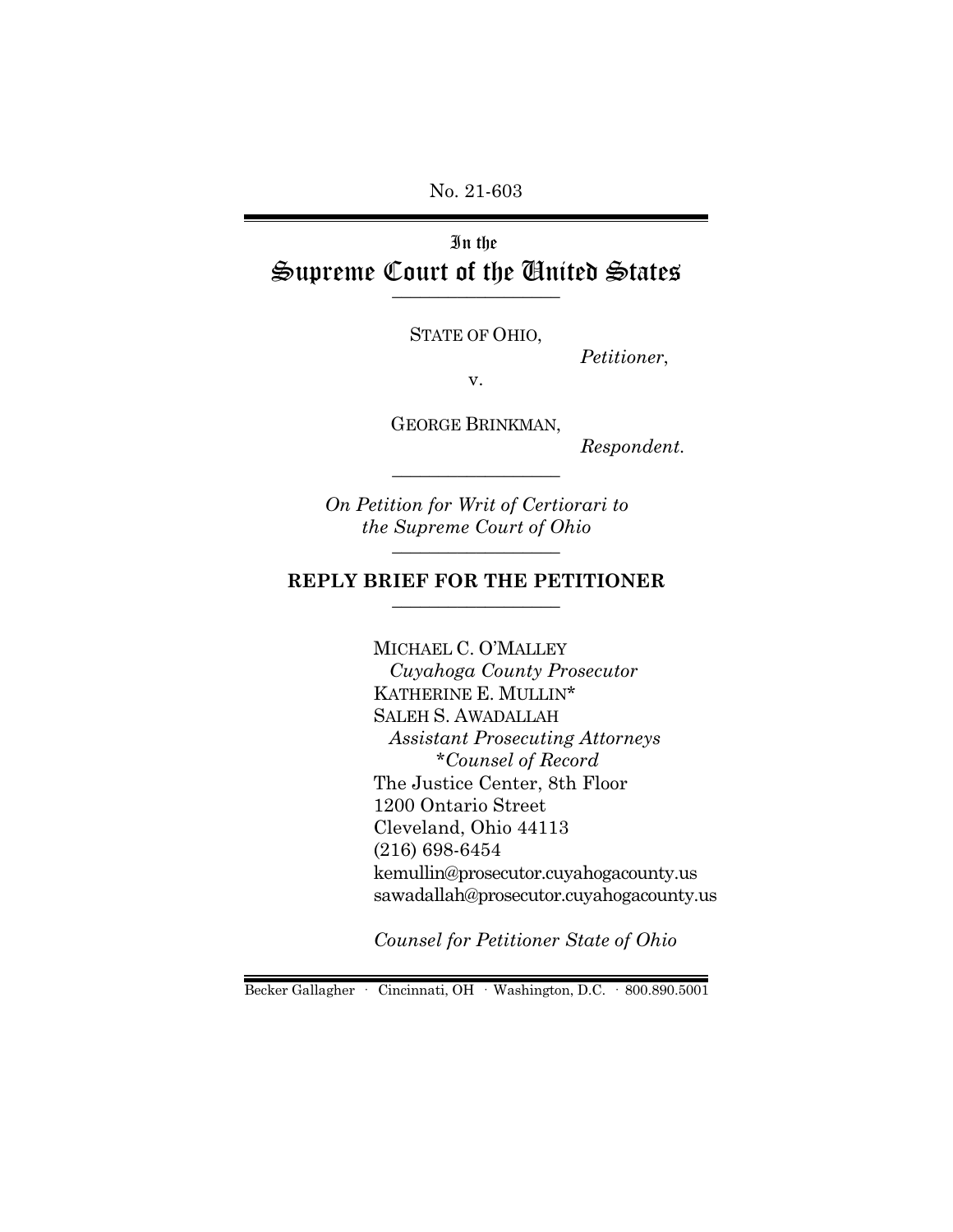# **TABLE OF CONTENTS**

|                                                               | TABLE OF AUTHORITIES  ii                                                                                                                       |  |  |  |  |  |  |  |  |  |  |  |
|---------------------------------------------------------------|------------------------------------------------------------------------------------------------------------------------------------------------|--|--|--|--|--|--|--|--|--|--|--|
| I. BRINKMAN'S CONCESSIONS HIGHLIGHT<br>THE NEED FOR REVIEW  1 |                                                                                                                                                |  |  |  |  |  |  |  |  |  |  |  |
|                                                               | A. Brinkman's plea was knowingly,<br>intelligently, and voluntarily entered $\ldots$ .                                                         |  |  |  |  |  |  |  |  |  |  |  |
|                                                               | B. Brinkman agrees that he was advised of<br>his constitutional rights $\ldots \ldots \ldots \ldots \ldots$ 2                                  |  |  |  |  |  |  |  |  |  |  |  |
|                                                               | C. There is no dispute that federal law does not<br>require reversal and that if this case had<br>been before a federal court, Brinkman's plea |  |  |  |  |  |  |  |  |  |  |  |
|                                                               | D. There is no dispute that the State preserved<br>the harmless error argument $\ldots \ldots \ldots$ 3                                        |  |  |  |  |  |  |  |  |  |  |  |
|                                                               | E. Brinkman concedes that Ohio presented                                                                                                       |  |  |  |  |  |  |  |  |  |  |  |
|                                                               | II. THE SUPREME COURT OF OHIO'S DECISION<br>WAS BASED ON FEDERAL LAW  4                                                                        |  |  |  |  |  |  |  |  |  |  |  |
|                                                               |                                                                                                                                                |  |  |  |  |  |  |  |  |  |  |  |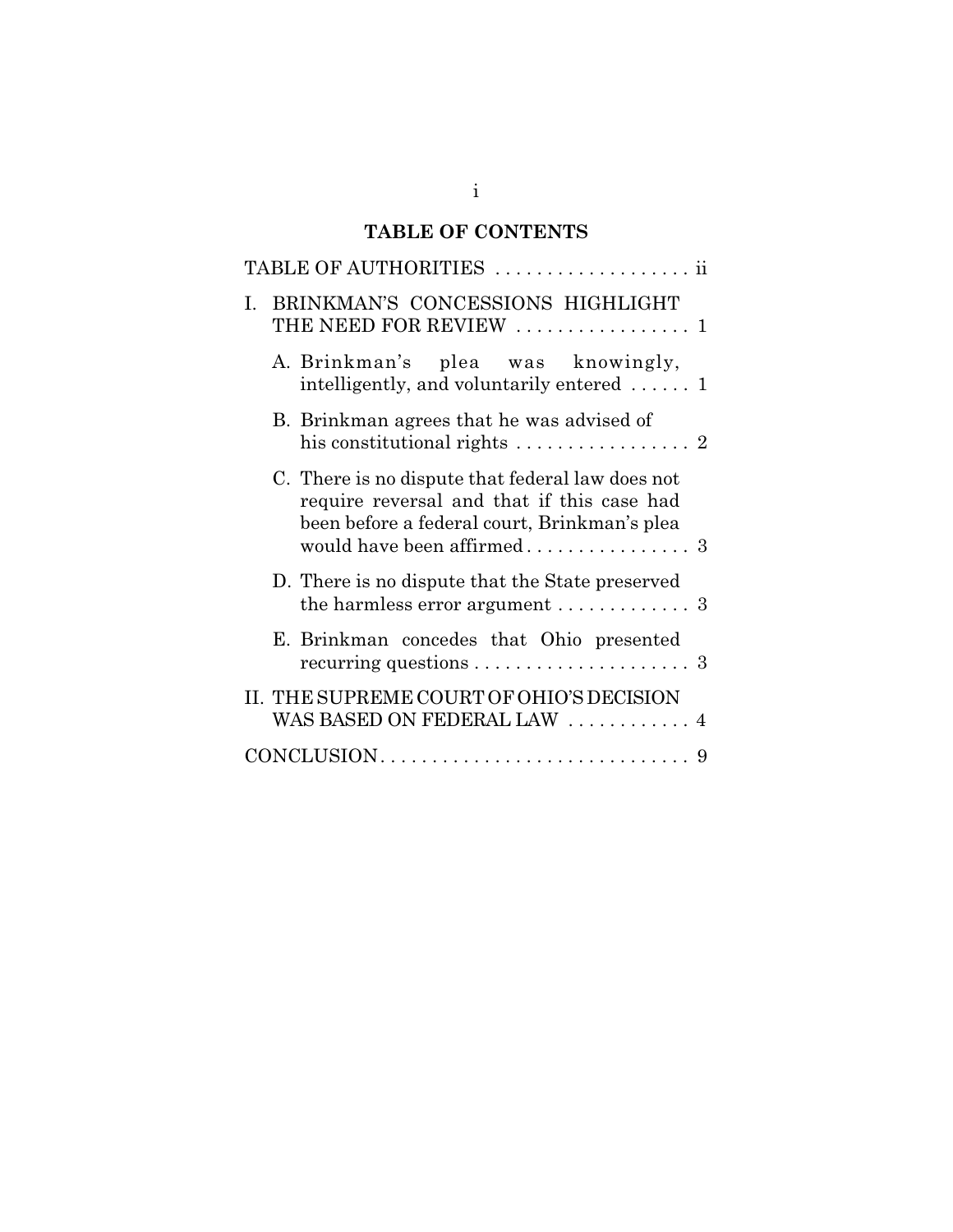# **TABLE OF AUTHORITIES**

# **CASES**

| Boykin v. Alabama,                                                                          |
|---------------------------------------------------------------------------------------------|
| State v. Aalim,<br>150 Ohio St.3d 463 (2016) $\ldots \ldots \ldots \ldots \ldots \ldots$ 6  |
| State v. Billups,<br>57 Ohio St.2d 31, 385 N.E.2d 1308 (1979) 8                             |
| State v. Bode,                                                                              |
| State v. Brown,                                                                             |
| State v. Brown,<br>143 Ohio St.3d 444 (2015) $\ldots \ldots \ldots \ldots \ldots \ldots$ 6  |
| State v. Clinton,                                                                           |
| State v. Dangler,                                                                           |
| State v. Engle,<br>74 Ohio St.3d 525, 660 N.E.2d 450 (1996) 5                               |
| State v. Farris,<br>109 Ohio St.3d 519 (2006) $\ldots \ldots \ldots \ldots \ldots \ldots$ 6 |
| State v. Jama,<br>10th Dist. No. 11AP-210, 2012-Ohio-2466,                                  |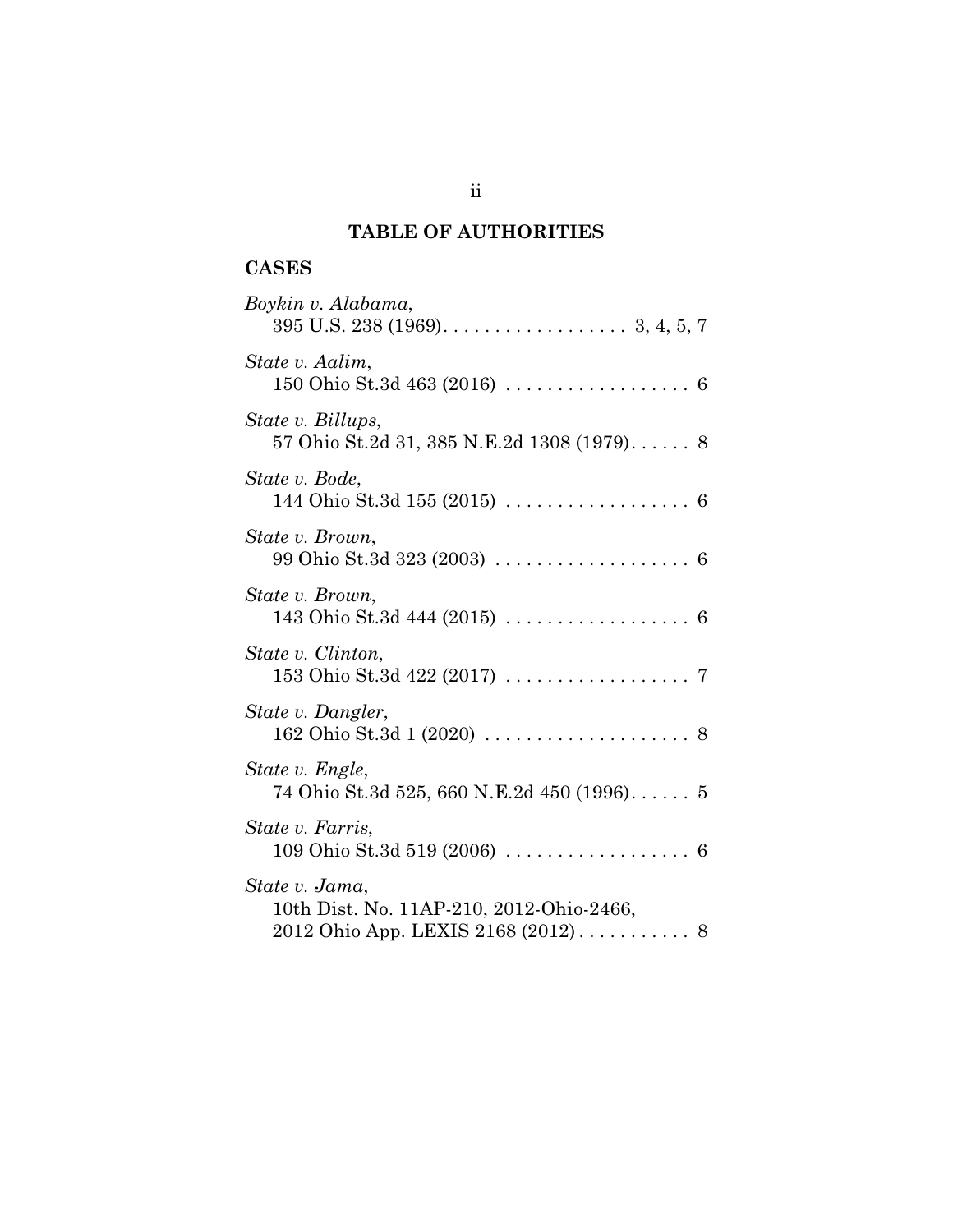| State v. Johnson,<br>40 Ohio St.3d 130, 532 N.E.2d 1295 (1988) 8                                                                   |
|------------------------------------------------------------------------------------------------------------------------------------|
| State v. Jones,                                                                                                                    |
| State v. Mole,<br>149 Ohio St.3d 215 (2016) $\ldots \ldots \ldots \ldots \ldots \ldots$ 6                                          |
| State v. Nero,<br>56 Ohio St.3d 106, 564 N.E.2d 474 (1990) 8                                                                       |
| State v. Payne,<br>114 Ohio St.3d 502, 2007-Ohio-4642,<br>873 N.E.2d 306 (2007) $\ldots \ldots \ldots \ldots \ldots \ldots \ldots$ |
| State v. Stewart,<br>51 Ohio St.2d 86, 364 N.E.2d 1163 (1977) 8                                                                    |
| State v. Veney,<br>120 Ohio St.3d 176, 2008-Ohio-5200,<br>897 N.E.2d 621 (2008), cert. declined,<br>557 U.S. 929, 129 S.Ct. 2824,  |
| <b>RULES</b>                                                                                                                       |

|--|--|--|--|--|--|--|--|--|--|--|--|--|--|--|--|--|--|--|--|--|--|--|--|--|--|--|--|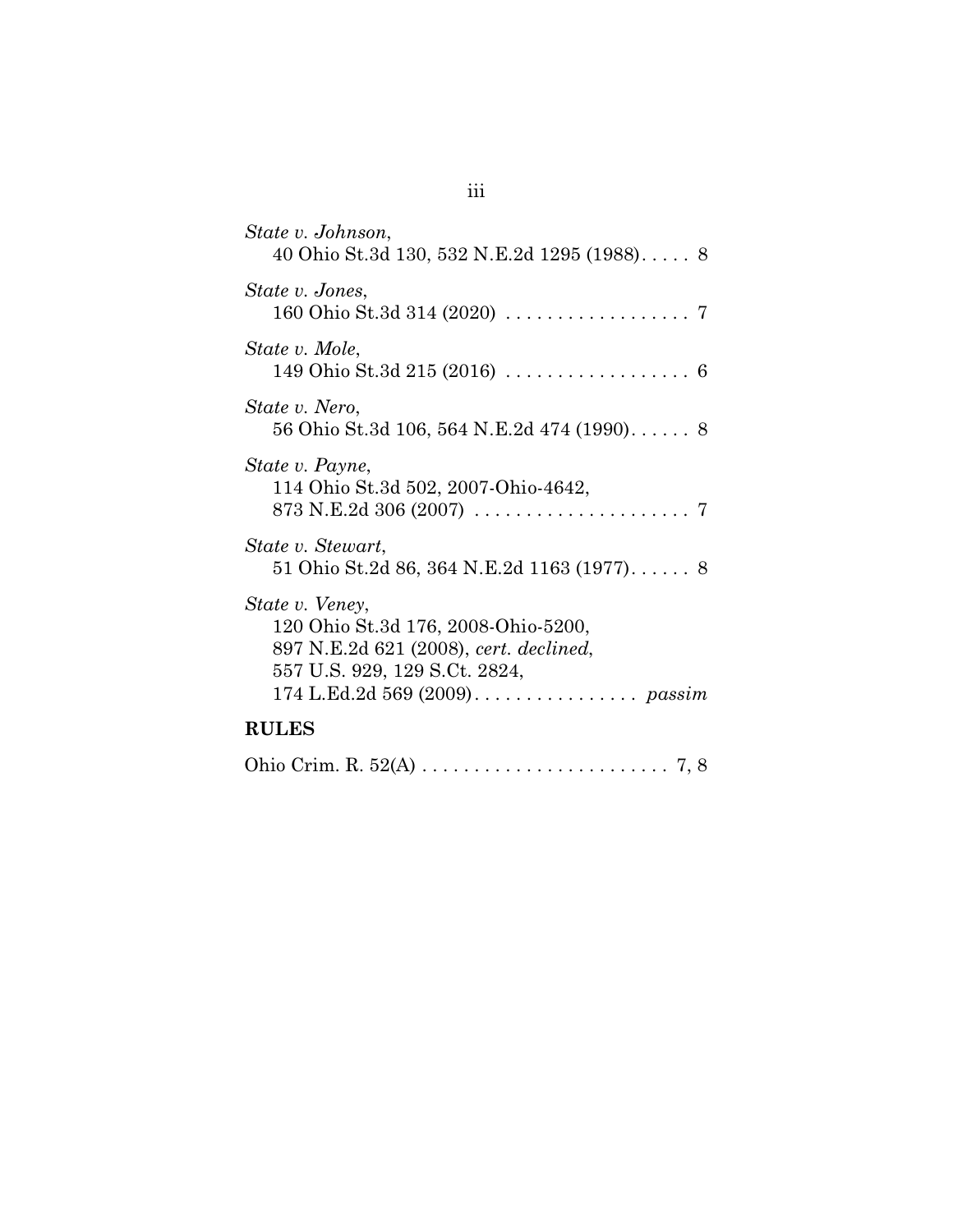The Supreme Court of Ohio held, as a matter of federal law, that George Brinkman's guilty plea was invalid. The Supreme Court of Ohio's constrained review of the record and automatic remedy are not required by the United States Constitution-a fact that Brinkman does not dispute. The Court should accept review for three reasons. *First*, this case offers a chance to resolve a conflict between Ohio, other states, and the federal courts. *Second*, this case raises a recurring question, as most criminal cases are resolved through guilty pleas. *Third*, this case presents a good vehicle to consider the questions because the Supreme Court of Ohio's decision was undoubtedly based on its interpretation of federal law.

### **I. BRINKMAN'S CONCESSIONS HIGHLIGHT THE NEED FOR REVIEW**

Before turning to Brinkman's opposition, it is important to note the major concessions in his response. Brinkman has not disputed (1) that the trial court ultimately advised him of all of his constitutional rights, (2) that the State preserved the harmless error argument, (3) that federal law does not require reversal, (4) that his plea could have been affirmed had the Supreme Court of Ohio properly applied federal law, (5) that if this case had been decided in a federal court, the plea would have been affirmed, and (6) that a conflict exists.

## **A. Brinkman's plea was knowingly, intelligently, and voluntarily entered**

Brinkman never moved to withdraw from his guilty plea before or after sentencing. He never objected or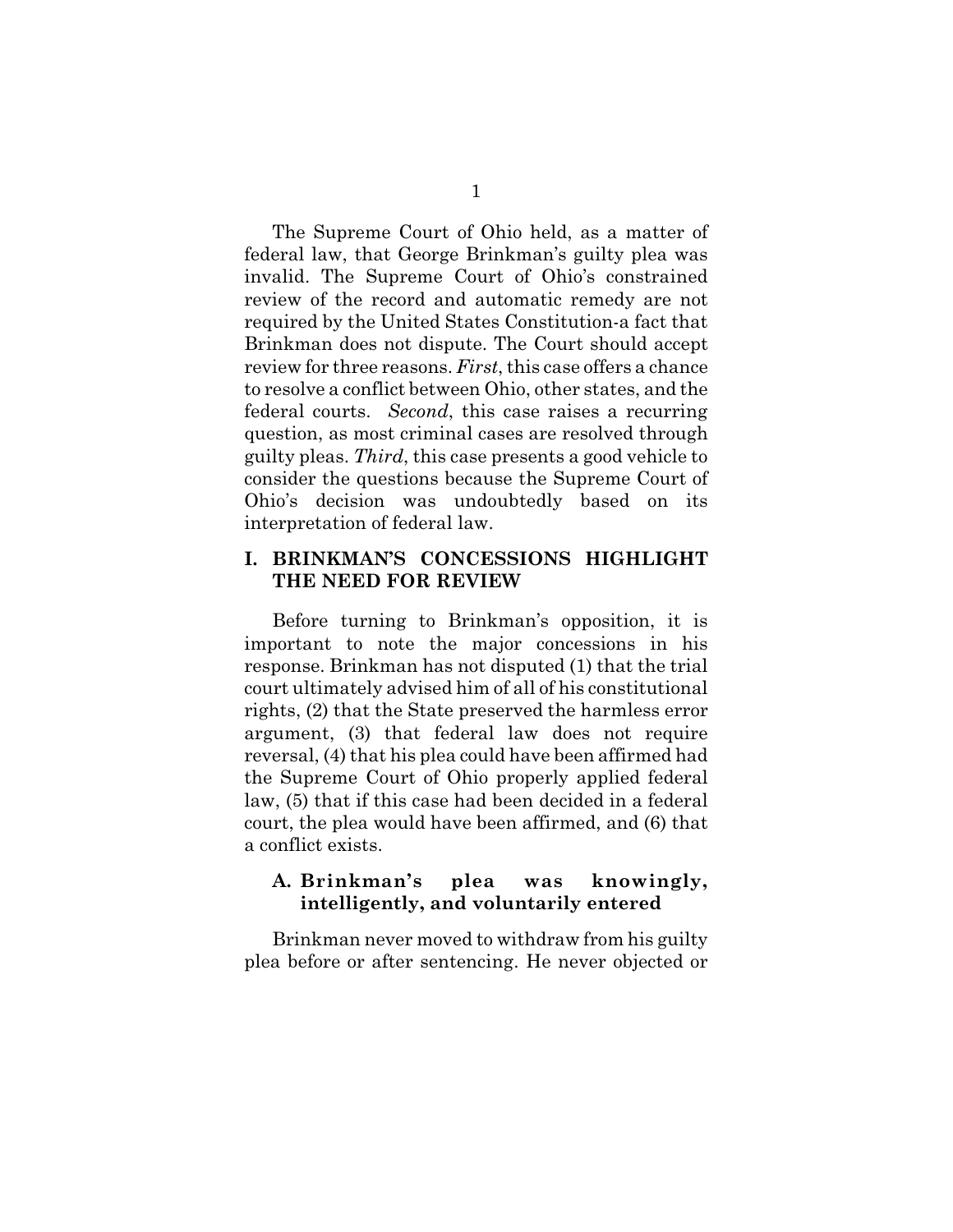raised concerns in the trial court. Instead, his counsel confirmed that the trial court properly advised Brinkman of his constitutional rights. It was not until his direct appeal to the Supreme Court of Ohio that Brinkman challenged the validity of his plea. In his Brief in Opposition, Brinkman never argues that his plea was less than knowingly, intelligently, and voluntarily entered. There is nothing that Brinkman claims he failed to understand.

In sum, Brinkman's claim is that Ohio's criminal rule was not followed. He makes no argument that the failure to follow a rule caused his plea to be unconstitutional. Brinkman effectively concedes that the violation of Ohio's Criminal Rules occurred without harm to his ability to understand his plea. That concession is proper. Not only does the record show that Brinkman was ultimately advised of his rights, he *used* them during the proceedings.

### **B. Brinkman agrees that he was advised of his constitutional rights**

In his Brief in Opposition, Brinkman concedes that the trial court conducted another colloquy to ensure that Brinkman was advised of all his constitutional rights. Brinkman agrees with Petitioner that each of his constitutional rights were provided to him by the trial court before he was sentenced. Brinkman's argument is one of timing rather than substance. Brinkman argued-and the Supreme Court of Ohio agreed-that as a matter of *federal* law the additional colloquy should not be considered. The Petition showed that is not the case. Brinkman's concession is important because if his plea was knowingly,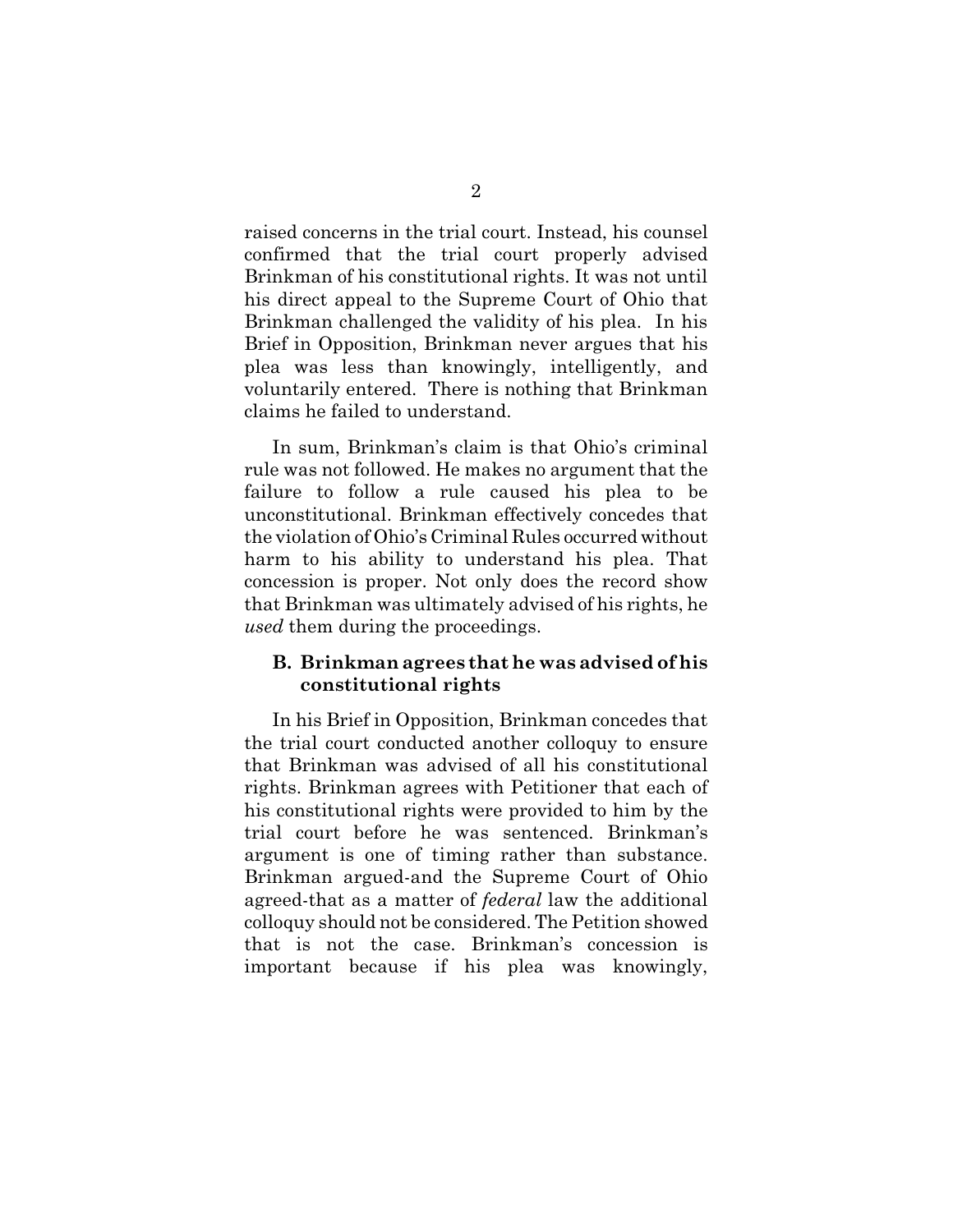intelligently, and voluntarily entered then there was no basis to vacate it.

# **C. There is no dispute that federal law does not require reversal and that if this case had been before a federal court, Brinkman's plea would have been affirmed**

Brinkman never claims that his plea was other than knowingly, intelligently, and voluntarily entered consistent with *Boykin v. Alabama,* 395 U.S. 238 (1969). In arguing that Ohio provides greater protection, Brinkman concedes that reversal would not be required before a federal court with the exact same record that exists now.

### **D. There is no dispute that the State preserved the harmless error argument**

At no point in Brinkman's Brief in Opposition does he claim that Ohio's arguments were not preserved for the Court's review. Instead, Brinkman says that the Supreme Court of Ohio "rejected the State's arguments: that the rule had not been violated and that even if it had, the violation should be deemed harmless." Brief in Opposition, pg. 9. Brinkman's concession shows why this case is a good vehicle to decide the questions presented.

## **E. Brinkman concedes that Ohio presented recurring questions**

Brinkman also recognizes the importance of the questions presented. In his Brief in Opposition, Brinkman agrees that "[m]ost criminal cases are resolved by guilty pleas," citing statistics as high as 90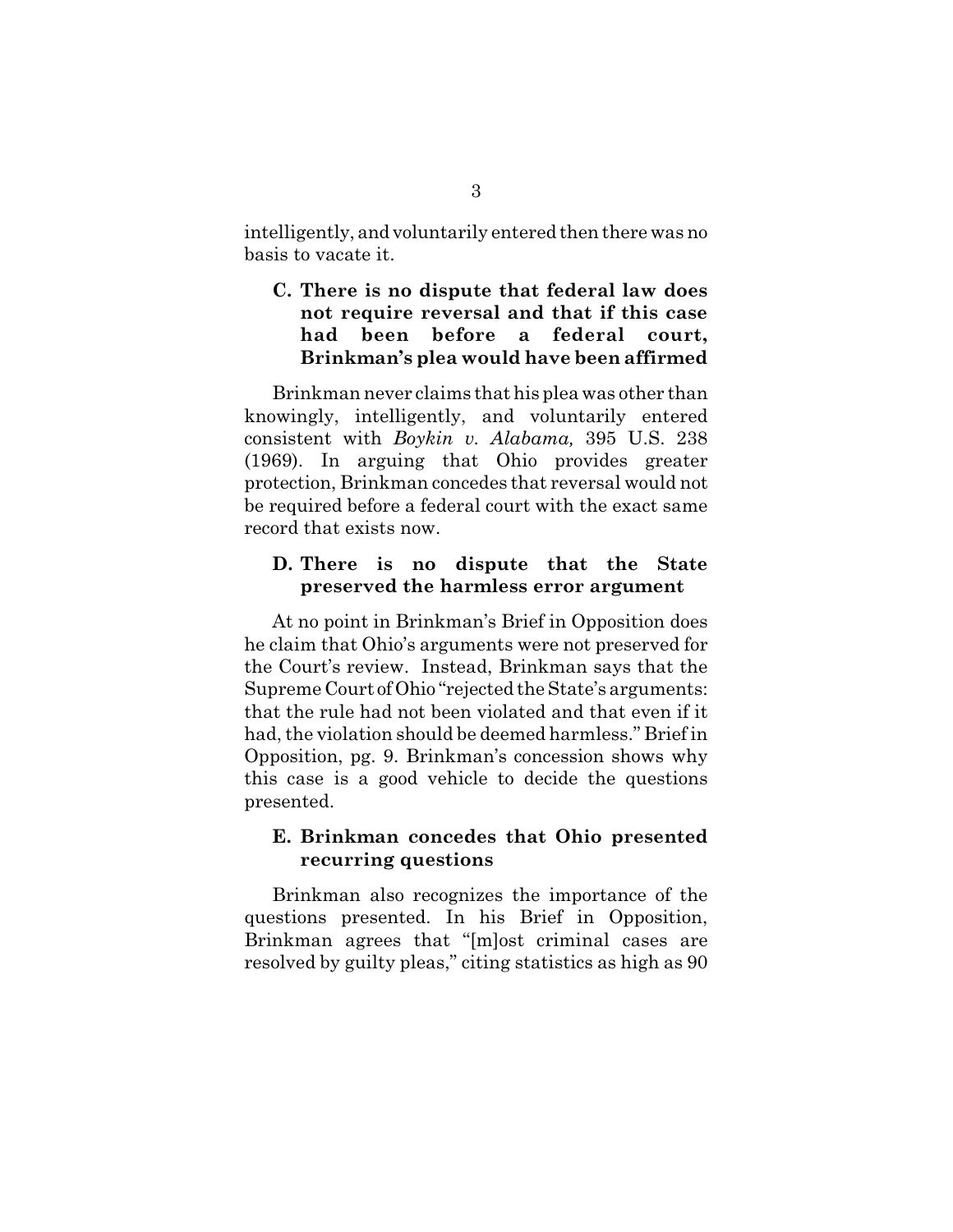to 97 percent. Brief in Opposition, p. 6. "Given this reality, the need to assure that the procedures for taking guilty pleas should be fair to the accused and uniform across the state [is] evident." *Id*. Ohio agrees. Brinkman, represented by multiple lawyers, was advised of *Boykin* rights over the span of two plea colloquies. And because this is a capital case, Brinkman had a chance to exercise some of those rights despite having entered a guilty plea. Ohio also agrees that there should be uniformity-not just within Ohio but between Ohio and the rest of the nation.

Brinkman's acknowledgement of the criminal justice system's reliance on guilty pleas, and the need for uniformity, is another reason why this case is a good vehicle to decide the questions presented.

#### **II. THE SUPREME COURT OF OHIO'S DECISION WAS BASED ON FEDERAL LAW**

Brinkman's sole argument against certiorari is that his plea was vacated on state law grounds. That is simply incorrect. The Supreme Court of Ohio's ruling was rooted in its interpretation of Due Process. Pet.Appx. 9 ("Due process requires that a defendant's plea be made knowingly, intelligently, and voluntarily; otherwise, the defendant's plea is invalid."). That the Supreme Court of Ohio made the same error in its prior decisions does not diminish its reliance on federal law.

In *State v. Veney*, 120 Ohio St.3d 176, 2008-Ohio-5200, 897 N.E.2d 621 (2008), *cert. declined* 557 U.S. 929, 129 S.Ct. 2824, 174 L.Ed.2d 569 (2009), the court held that a plea must be knowingly, intelligently, and voluntarily entered to comply with both the United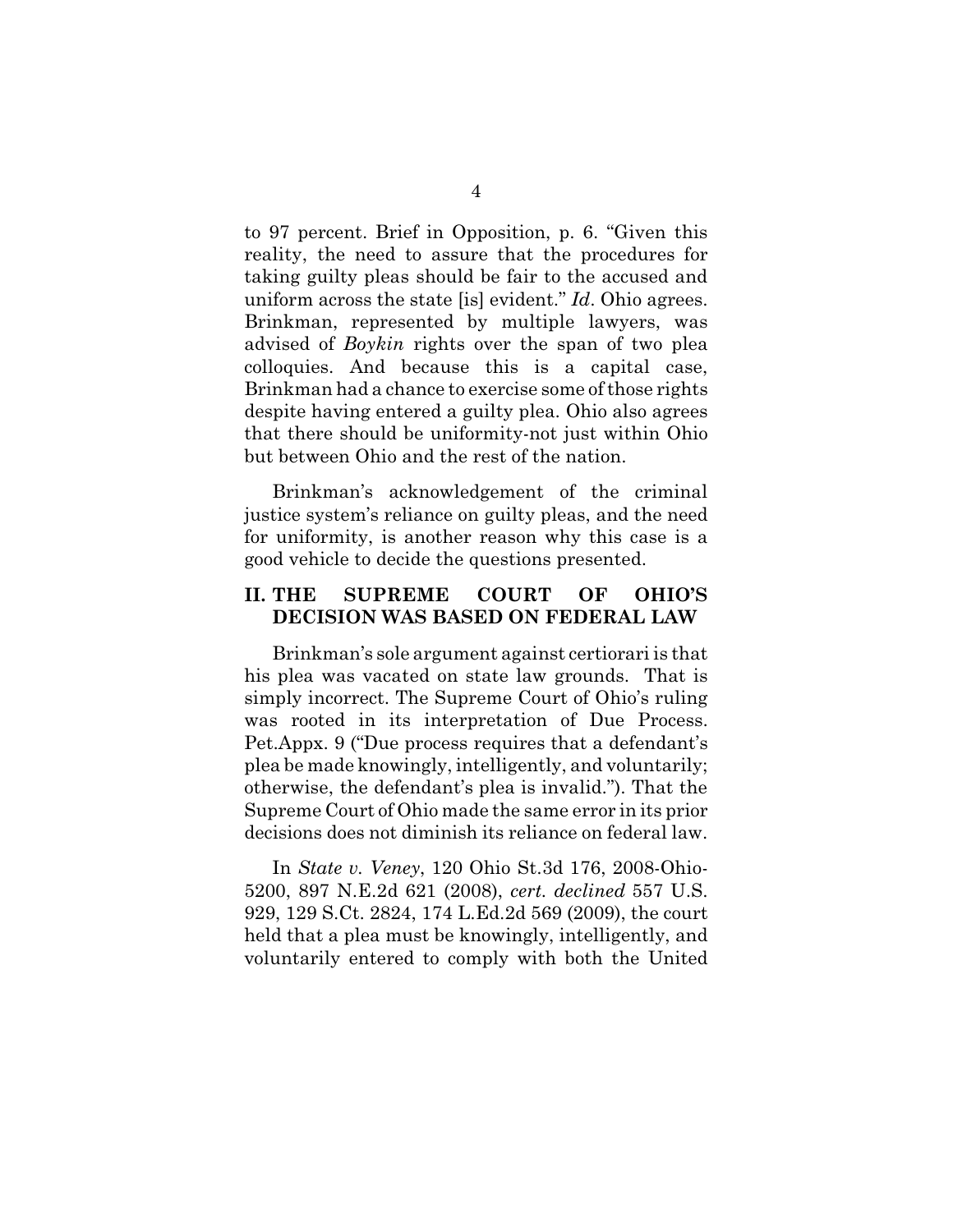States Constitution and the Ohio Constitution. *Veney* at ¶ 7 (citing *State v. Engle*, 74 Ohio St.3d 525, 527, 660 N.E.2d 450 (1996)). Of course, it does. But what *Veney* didn't say was that Ohio law afforded any greater protection. *Veney* incorrectly found that strict compliance and automatic reversal were federally required. See *Veney* at ¶¶25-26 ("we found a split of authority on the issue of 'whether the complete omission of a *Boykin* rights alone is cause to nullify a guilty plea.'" "We adopted the latter view: '[A] guilty plea is constitutionally infirm when the defendant is not informed in a reasonable manner at the time of entering his guilty plea of his [*Boykin* rights].'"). The error in *Veney* has continued to cause havoc on guilty pleas in Ohio.

Despite the arguments in his Brief in Opposition, Brinkman's earlier briefing never suggested anything more than Ohio's Constitution providing rights coextensive to the United States Constitution. Brinkman argued the following to the Supreme Court of Ohio:

"Settled and uncontroversial law holds that a plea of guilty must be knowing, intelligent, and voluntary. Sixth and Fourteenth Amendments, United States Constitution; Article I, Sections 5, 10, and 16, Ohio Constitution; *Kercheval v. United States*, 274 U.S 22, 223 (1927); *Mabry v. Johnson*, 467 U.S. 504, 508-509 (1984)."

Brinkman did not make any argument that the Ohio Constitution provided greater protection. Nor could he. Ohio has rarely found greater protection under the Ohio Constitution in criminal cases, and in those cases,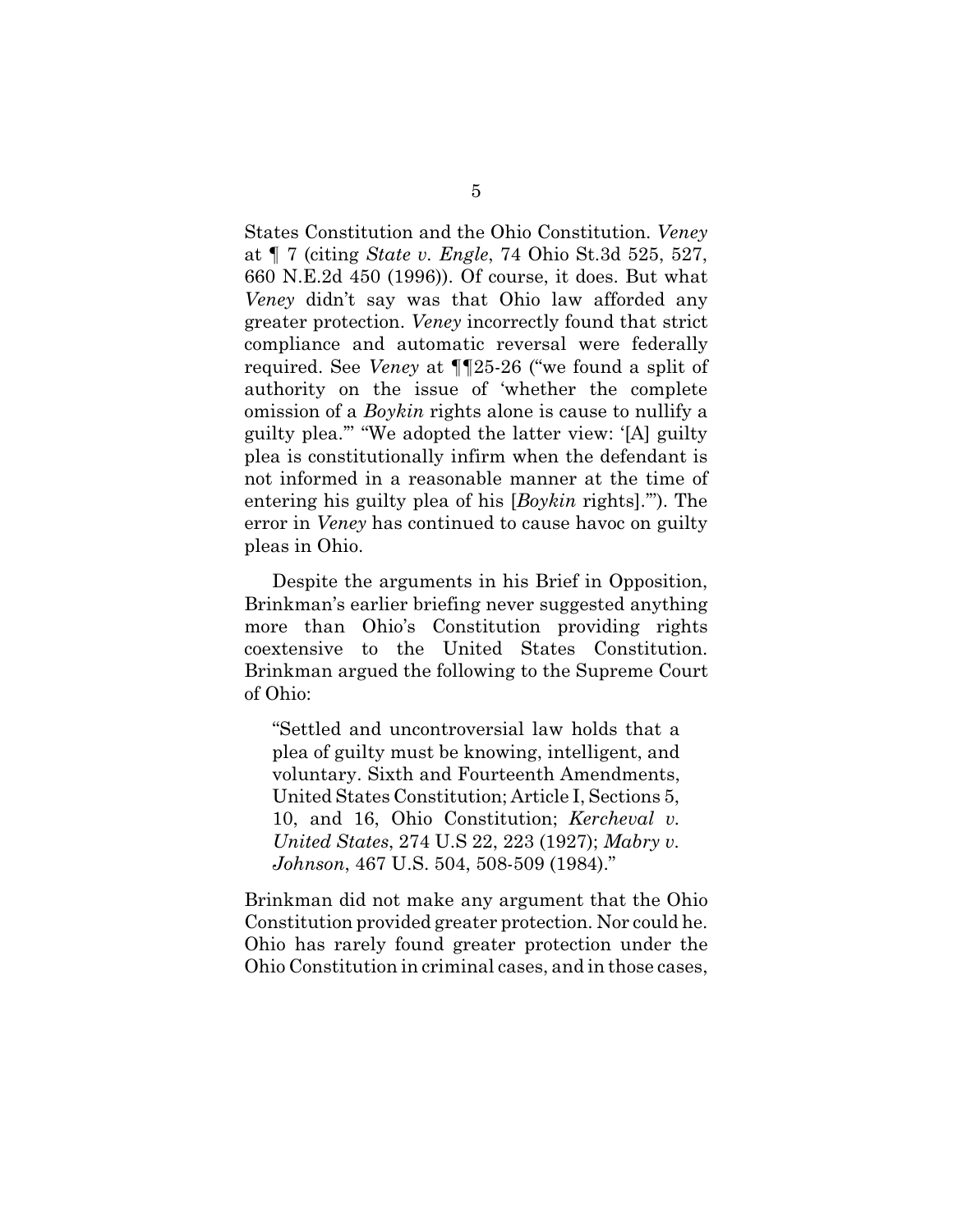none have discussed the issues presented here. *See State v. Brown*, 99 Ohio St.3d 323 (2003) (finding greater protection under Section 14, Article I of the Ohio Constitution than the Fourth Amendment to preclude warrantless arrests for minor misdemeanors); *State v. Farris*, 109 Ohio St.3d 519 (2006)(finding that Article I, Section 10 of the Ohio Constitution provides greater protection to criminal defendants than the Fifth Amendment in order exclude physical evidence seized as a result of unwarned statements); *State v. Bode*, 144 Ohio St.3d 155 (2015) (holding that Ohio's Due Process Clause provides greater protection in order to prohibit the use of uncounseled juvenile dispositions to enhance the penalty of a subsequent offense); *State v. Brown*, 143 Ohio St.3d 444 (2015)(finding Ohio's Due Process Clause provides greater protection to prevent traffic stops for even minor misdemeanors made outside an officer's statutory jurisdiction); *State v. Mole*, 149 Ohio St.3d 215 (2016) (finding greater protection of Ohio's equal protection clause in ordered to find a provision of Ohio's sexual battery statute unconstitutional); *State v. Aalim*, 150 Ohio St.3d 463 (2016)(holding that the mandatory transfer of juveniles to the general division of a common pleas court violates juveniles' rights to due process under Article I, Section 16 of the Ohio Constitution). In those rare cases where the Supreme Court of Ohio has found greater protection, the court has explicitly done so. The same cannot be said for *Veney* or *Brinkman*.

The constitutional nature of the Supreme Court of Ohio's decisions in *Veney* and *Brinkman* is reinforced by the extreme remedy of automatic reversal it is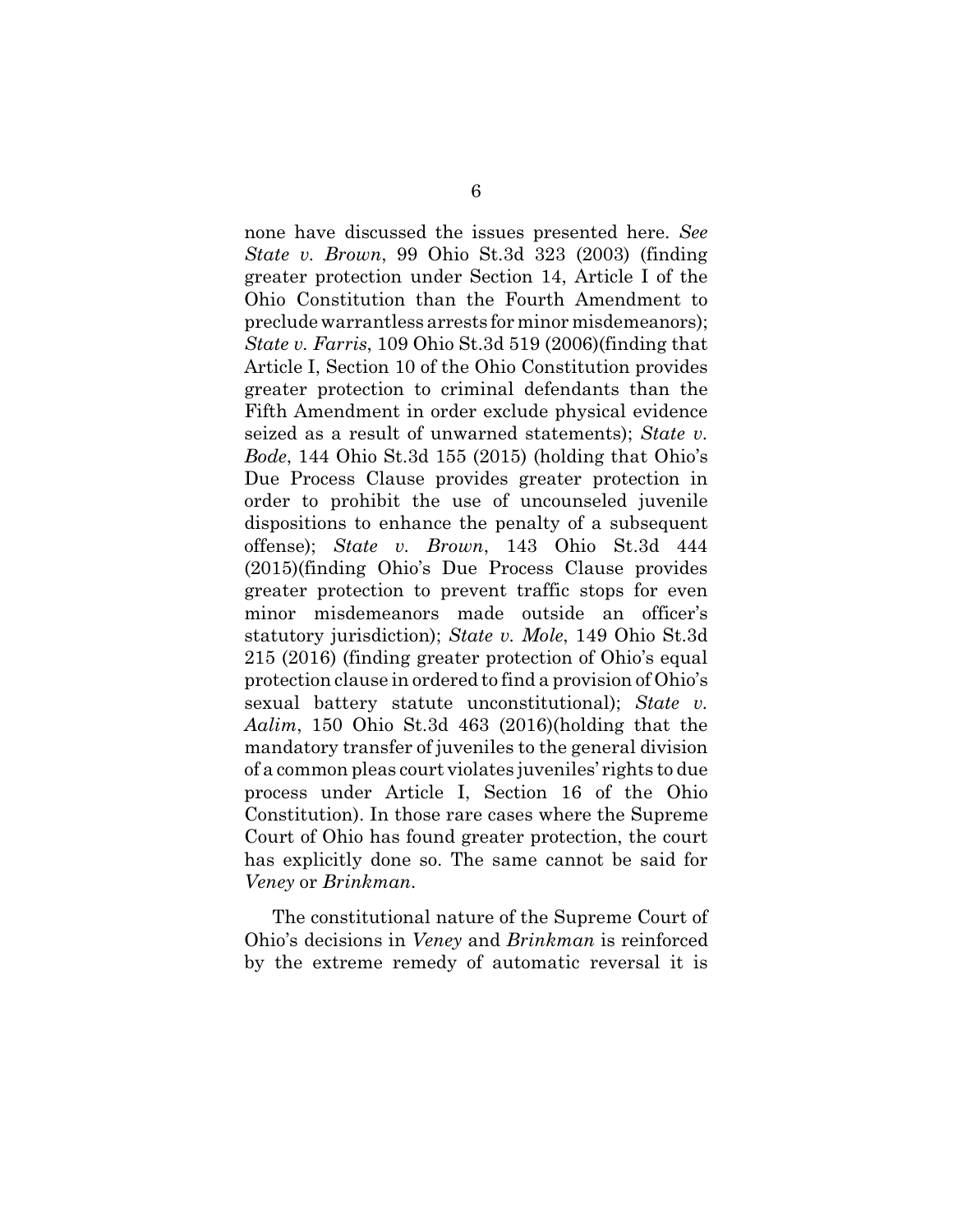applying. As Brinkman concedes, *Veney* and *Brinkman* represent a "structural error" approach to the omission of a plea-colloquy advisement. But the Supreme Court of Ohio has repeatedly recognized that it will only apply a structural-error approach to *constitutional* errors. "Structural error has therefore been recognized only in limited circumstances involving fundamental constitutional rights \* \* \*." *State v. Jones*, 160 Ohio St.3d 314, 2020-Ohio-3051, 156 N.E.3d 872, ¶ 21 (2020). "[T]he threshold issue in determining whether an error is structural is whether the error deprives the accused of a constitutional right." *Id*. ¶ 22. "[A]ll structural errors are by nature constitutional errors," and "only constitutional defects may be structural errors." *Id*. ¶¶ 22, 31, quoting in part *State v. Payne*, 114 Ohio St.3d 502, 2007-Ohio-4642, 873 N.E.2d 306, ¶ 18 (2007); *see also State v. Clinton*, 153 Ohio St.3d 422, 2017-Ohio-9423, 108 N.E.3d 1, ¶ 198 (2017) ("Here, there is no constitutional defect triggering a structural-error analysis."). The Supreme Court of Ohio also expressly recognizes that a violation of the Ohio Criminal Rules is not by itself a "structural error". *Jones*, ¶¶ 2, 26, 31.

There is no indication that the Supreme Court of Ohio would apply a "structural error" approach without its conclusion in *Veney* and *Brinkman* that the omission of the one of these advisements implicates the "constitutional guarantee of due process" under *Boykin*. If faced with only the violation of a criminal rule, that court very likely would apply Ohio Crim.R. 52(A), which provides for harmless-error review of "any error" and "any defect". That court has even cited Ohio Crim.R. 52(A) in the context of claims of plea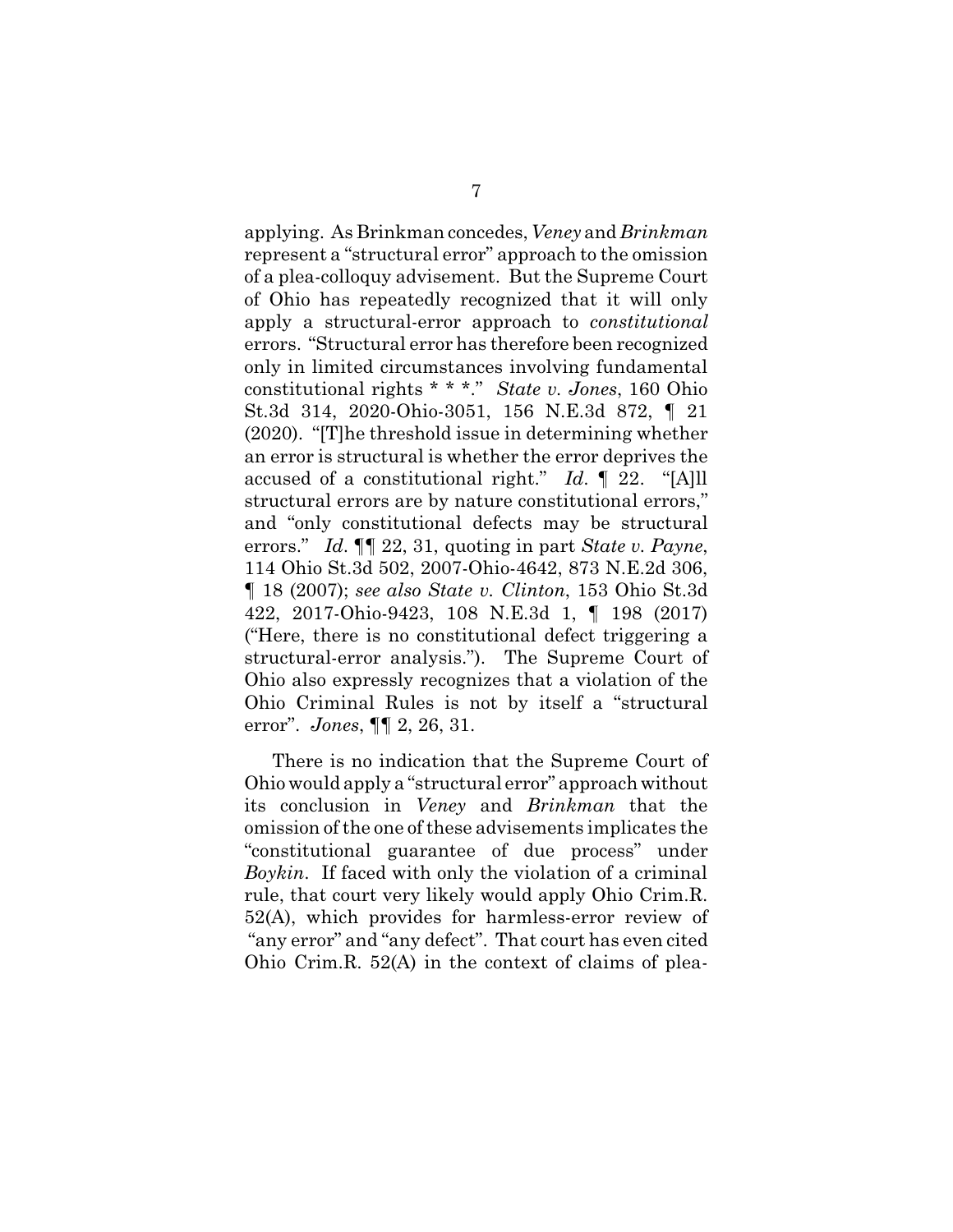colloquy error. *State v. Nero*, 56 Ohio St.3d 106, 108, 564 N.E.2d 474 (1990); *State v. Johnson*, 40 Ohio St.3d 130, 134, 532 N.E.2d 1295 (1988); *State v. Billups*, 57 Ohio St.2d 31, 39 & n. 6, 385 N.E.2d 1308 (1979); *State v. Stewart*, 51 Ohio St.2d 86, 93, 364 N.E.2d 1163 (1977).

Indeed, the Supreme Court of Ohio recently confirmed this, stating that it has "made a limited exception to the prejudice component of [Ohio Crim.R. 52(A)] in the criminal-plea context. When a trial court fails to explain the constitutional rights that a defendant waives by pleading guilty or no contest, we *presume* that the plea was entered involuntarily and unknowingly, and no showing of prejudice is required." *State v. Dangler*, 162 Ohio St.3d 1 at ¶14 (2020). Emphasis Added. The *Dangler* court refused to require automatic reversal "when a trial court fails to fully cover other 'nonconstitutional' aspects of the plea colloquy[…]." *Id*.

Equally unavailing is Brinkman's assertion that *Veney* and *Brinkman* may represent the Supreme Court of Ohio's exercise of "supervisory authority" over the lower Ohio courts vis-à-vis its criminal rules. There is no indication that the Ohio Supreme Court was invoking any such authority. *See Brief of Amicus Curiae Ohio Prosecuting Attorney's Association*, pg. 11- 15. There is no inherent authority in Ohio courts to create criminal procedure in Ohio, *State v. Jama*, 10th Dist. No. 11AP-210, 2012-Ohio-2466, 2012 Ohio App. LEXIS 2168, ¶ 36 (2012) ("courts have only that power which has been conferred by statute or by rule."), so the